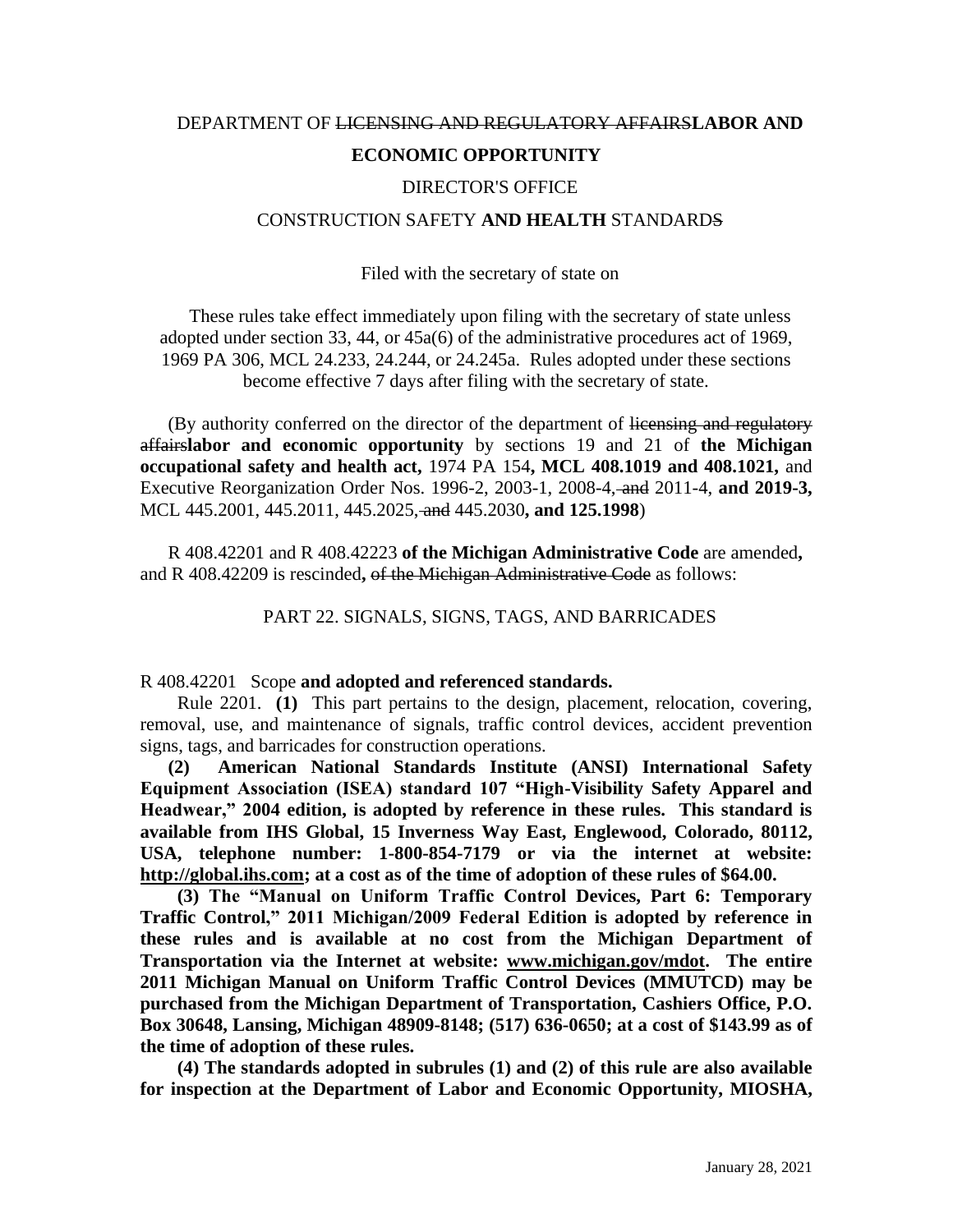**Standards and FOIA Section, 530 West Allegan Street, P.O. Box 30643, Lansing, Michigan, 48909-8143.** 

 **(5) Copies of the standards adopted in subrules (1) and (2) of this rule may be obtained from the publisher or may also be obtained from the Department of Labor and Economic Opportunity, MIOSHA, Standards and FOIA Section, 530 West Allegan Street, P.O. Box 30643, Lansing, Michigan, 48909-8143, at the cost stated in subrules (1) and (2) of this rule, plus \$20 for shipping and handling.**

 **(6) The following Michigan occupational safety and health standards are referenced in these rules. Up to 5 copies of these standards may be obtained at no charge from the Michigan Department of Labor and Economic Opportunity, MIOSHA, Standards and FOIA Section, 530 W. Allegan Street, P.O. Box 30643, Lansing, Michigan, 48909-8143 or via the internet at website: www.michigan.gov/mioshastandards. For quantities greater than 5, the cost, as of the time of adoption of these rules, is 4 cents per page.**

**(a) Construction Safety and Health Standard Part 1. "General Rules," R 408.40101 to R 408.40134.**

 **(b) Construction Safety and Health Standard Part 6. "Personal Protective Equipment," R 408.40601 to R 408.40660.**

 **(c) Construction Safety and Health Standard Part 10. "Cranes and Derricks," R 408.41001 to R 408.41099a.**

 **(d) Construction Safety and Health Standard Part 13. "Mobile Equipment," R 408.41301.**

 **(e) Construction Safety Standards Part 27. "Blasting and Use of Explosives," R 408.42701 to R 408.42799.**

 **(f) Construction Safety and Health Standard Part 30. "Telecommunications for Construction," R 408.43001 to R 408.43006.**

**(g) Construction Safety Standards Part 45. "Fall Protection," R 408.44501 to R 408.44502.**

R 408.42209 Adopted and referenced standards**Rescinded**.

Rule 2209. (1) American National Standards Institute (ANSI) International Safety Equipment Association (ISEA) standard 107 "High-Visibility Safety Apparel and Headwear," 2004 edition, is adopted by reference in these rules. This standard is available from Techstreet, 3916 Ranchero Drive, Ann Arbor, Michigan, 48108, USA, telephone number: 1-800-699-9277 or via the internet at website: www.techstreet.com; at a cost as of the time of adoption of these rules of \$36.00.

 (2) The "Manual on Uniform Traffic Control Devices, Part 6: Temporary Traffic Control," 2011 Michigan/2009 Federal Edition is adopted by reference in these rules and is available at no cost from the Michigan Department of Transportation via the Internet at website: [www.michigan.gov/mdot.](http://www.michigan.gov/mdot) The entire 2011 Michigan Manual on Uniform Traffic Control Devices (MMUTCD) may be purchased from the Michigan Department of Transportation, Cashiers Office, P.O. Box 30648, Lansing, Michigan 48909-8148; (517) 322-1676; at a cost of \$145.00 as of the time of adoption of these rules.

 $-(3)$  The standards adopted in subrules  $(1)$  and  $(2)$  of this rule are also available for inspection at the Department of Licensing and Regulatory AffairsLabor and Economic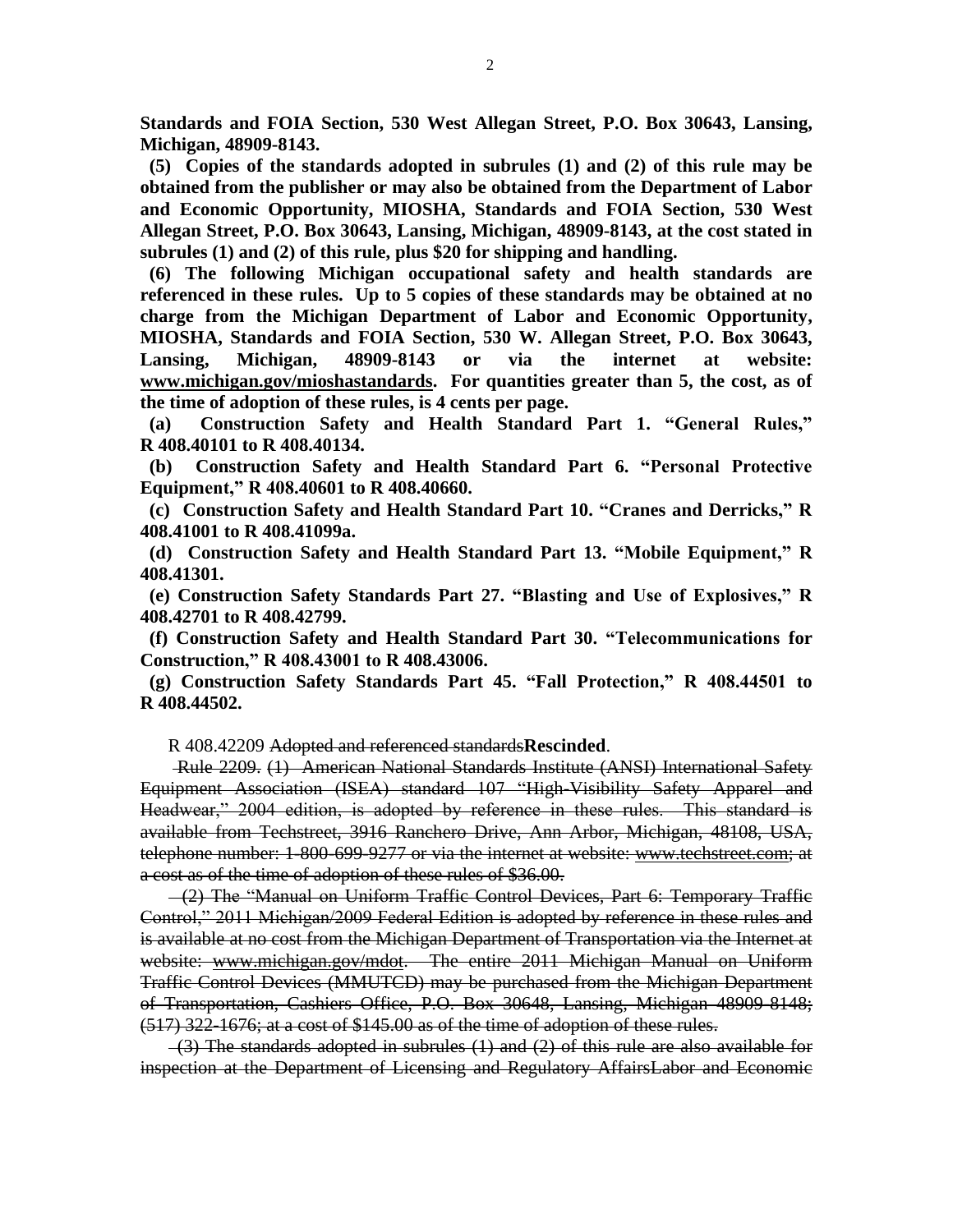Opportunity, MIOSHA, Standards and FOIA Section, 7150 Harris Drive530 W. Allegan Street, P.O. Box 30643, Lansing, Michigan, 48909-8143.

 $-(4)$  Copies of the standards adopted in subrules  $(1)$  and  $(2)$  of this rule may be obtained from the publisher or may also be obtained from the Department of Licensing and Regulatory AffairsLabor and Economic Opportunity, MIOSHA, Standards and FOIA Section, 7150 Harris Drive530 W. Allegan Street, P.O. Box 30643, Lansing, Michigan, 48909-8143, at the cost stated in subrules (1) and (2) of this rule, plus \$20 for shipping and handling.

 (5) The following Michigan occupational safety and health standards are referenced in these rules. Up to 5 copies of these standards may be obtained at no charge from the Michigan Department of Licensing and Regulatory AffairsLabor and Economic Opportunity, MIOSHA, Standards and FOIA Section, 7150 Harris Drive530 W. Allegan Street, P.O. Box 30643, Lansing, Michigan, 48909-8143 or via the internet at website: www.michigan.gov/mioshastandards. For quantities greater than 5, the cost, as of the time of adoption of these rules, is 4 cents per page.

 (a) Construction Safety Standard Part 1 "General Rules," R 408.40101 to R 408.40134.

 (b) Construction Safety Standard Part 6 "Personal Protective Equipment," R 408.40601 to R 408.40641.

 (c) Construction Safety Standard Part 10 "Lifting and Digging Equipment," R 408.41001a to R 408.41099a.

(d) Construction Safety Standard Part 13 "Mobile Equipment," R 408.41301.

 (e) Construction Safety Standard Part 27 "Blasting and Use of Explosives," R 408.42701 to R 408.42799.

 (f) Construction Safety Standard Part 30 "Telecommunications," R 408.43001 to R 408.43006.

 (g) Construction Safety Standard Part 45 "Fall Protection," R 408.44501 and R 408.44502.

## **R 408.42223 Traffic control.**

 Rule 2223. (1) Traffic control devices shall be installed and maintained as prescribed in Part 6 of the 2011 MMUTCD, which is adopted by reference in R 408.4220**1**9.

 **(a) At points of hazard, construction areas shall be posted with legible traffic control signs and protected by traffic control devices.** 

(2)(b) Signaling directions by traffic regulators**The design and use of all traffic control devices, including signs, signals, markings, barricades, and other devices for protection of construction workers** shall conform to the provisions of Part 6 of the 2011 MMUTCD, which is adopted by reference in R 408.4220**1**9.

 (3)**(2)** A hand-held paddle sign shall have 2 faces and it shall be attached to a staff of suitable design that will allow the entire unit to be held and controlled by 1 traffic regulator. The bottom of the sign shall be a minimum of 6 feet above the roadway surface. The sign shall be fastened to the staff so that no part of the legend is obscured. The portion of the staff within the sign face shall match the sign colors. The sign shall not be less than 18 by 18 inches and the letters shall have a minimum height of 6 inches (150 millimeters). All letters and spacing between letters shall be as prescribed in Part 6 of the 2011 MMUTCD, which is adopted by reference in R 408.4220**1**9. The legend shall be